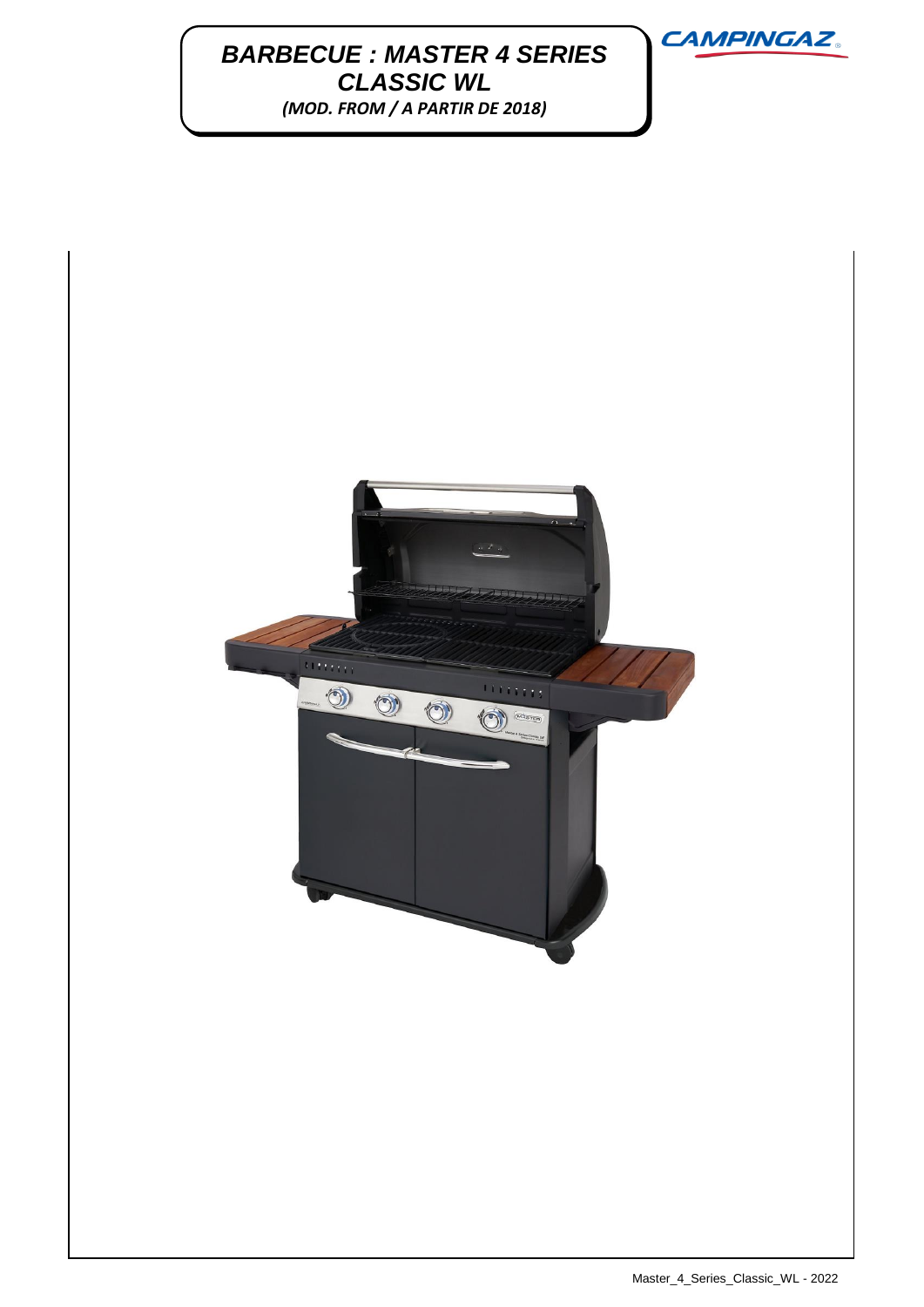

Master\_4\_Series\_Classic\_WL - 2022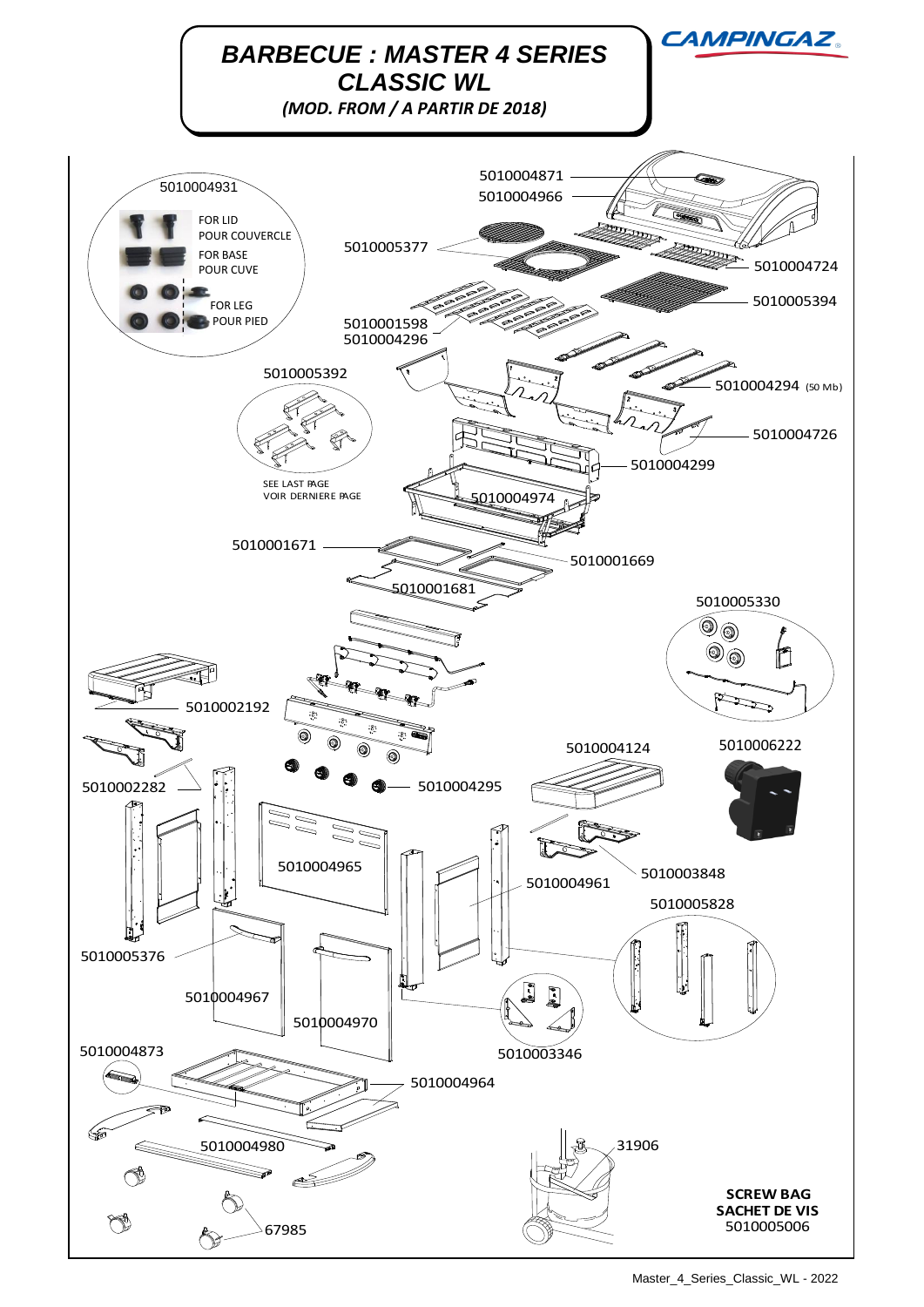## **BARBECUE : MASTER 4 SERIES**  $\overline{M}$ *CLASSIC WL*

*(MOD. FROM / A PARTIR DE 2018)*

| <b>SPARE PARTS</b><br>REF. | <b>POINTS</b> | <b>EN DESCRIPTIONS</b>                                                                    | <b>FR DESCRIPTIONS</b>                                                                     |
|----------------------------|---------------|-------------------------------------------------------------------------------------------|--------------------------------------------------------------------------------------------|
| 31906                      | 30            | <b>CYLINDER STRAP</b>                                                                     | <b>SANGLE BOUTEILLE</b>                                                                    |
| 67985                      | 90            | SET OF WHEELS (x2)                                                                        | <b>ENSEMBLE ROUES (x2)</b>                                                                 |
| 5010001598                 | 100           | STEEL HEAT DIFFUSER (x1) (MOD. BEFORE 1019)                                               | DIFFUSEUR DE CHALEUR ACIER (x1) (MOD.<br><b>AVANT 2019)</b>                                |
| 5010001669                 | 30            | <b>GREASE DRAWER TENT</b>                                                                 | TENTE TIROIR RAMASSE GRAISSE                                                               |
| 5010001671                 | 50            | <b>GREASE PLATE (x1)</b>                                                                  | PLATEAU RAMASSE GRAISSE (x1)                                                               |
| 5010001681                 | 60            | <b>HEAT SHIELD</b>                                                                        | PARE CHALEUR                                                                               |
| 5010002192                 | 40            | <b>USTENSIL HOOK</b>                                                                      | PORTE USTENSILES                                                                           |
| 5010002282                 | 30            | <b>REINFORCEMENT WIRE SIDE SHELF</b>                                                      | FIL RENFORT ETAGERE                                                                        |
| 5010003346                 | 40            | AXLE SUPPORTS FOR DOORS (MOD. 2016 AND<br>AFTER) + 2 CHASSIS SQUARES                      | SUPPORTS AXE PORTES (MOD. A PARTIR DE<br>2016) + 2 EQUERRES CHASSIS                        |
| 5010003848                 | 70            | RIGHT AND LEFT SIDE SHELF SUPPORTS                                                        | SUPPORTS (DROITE ET GAUCHE) ETAGERE                                                        |
| 5010004124                 | 220           | LEFT OR RIGHT WOODY SIDE TABLE -<br><b>TEXTURED DARK GREY</b>                             | ETAGERE BOIS GAUCHE OU DROITE - GRAINE<br><b>GRIS FONCE</b>                                |
| 5010004294                 | 180           | STAINLESS STEEL BURNER 50Mb                                                               | <b>BRULEUR INOX 50Mb</b>                                                                   |
| 5010004295                 | 60            | KNOB (X3)                                                                                 | VOLANT (X3)                                                                                |
| 5010004296                 | 120           | ENAMELLED STEEL HEAT DIFFUSER (X1) (MOD.<br><b>FROM 2019)</b>                             | DIFFUSEUR DE CHALEUR ACIER EMAILLE (X1)<br>(MOD. A PARTIR DE 2019)                         |
| 5010004299                 | 80            | WINDSHIELD (BLACK)                                                                        | PAREVENT (NOIR)                                                                            |
| 5010004724                 | 90            | <b>WARMING GRID (X2)</b>                                                                  | <b>GRILLE DE MIJOTAGE (X2)</b>                                                             |
| 5010004726                 | 320           | KIT OF REMOVABLE PARTS (FIREBOX)                                                          | KIT DE PARTIES AMOVIBLES (CUVE)                                                            |
| 5010004871                 | 90            | THERMOMETER WITH NUTS                                                                     | THERMOMETRE AVEC ECROUS                                                                    |
| 5010004873                 | 50            | MAGNETS (X2)                                                                              | AIMANTS (X2)                                                                               |
| 5010004931                 | 50            | LID PADS(x2) + BASE CUSHIONS(x2) + LEG<br>GROMMETS(x4)                                    | PATINS COUVERCLE(x2) + BOUCHONS CUVE(x2)<br>+ RONDELLES PIED(x4)                           |
| 5010004961                 | 70            | LEFT OR RIGHT SIDE PANEL (TEXTURED DARK<br>GREY)                                          | PANNEAU LATERAL GAUCHE OU DROITE<br>(GRAINE GRIS FONCE)                                    |
| 5010004964                 | 210           | <b>CHASSIS</b>                                                                            | <b>CHASSIS</b>                                                                             |
| 5010004965                 | 110           | <b>REAR PANEL</b>                                                                         | PANNEAU ARRIERE                                                                            |
| 5010004966                 | 820           | <b>BLACK ENAMELLED LID WITH THERMOMETER</b>                                               | COUVERCLE EMAILLE NOIR AVEC<br><b>THERMOMETRE</b>                                          |
| 5010004967                 | 240           | LEFT DOOR WITHOUT HANDLE - DARK GREY                                                      | PORTE GAUCHE SANS POIGNEE - GRIS FONCE                                                     |
| 5010004970                 | 240           | RIGHT DOOR WITHOUT HANDLE - DARK GREY                                                     | PORTE DROITE SANS POIGNEE - GRIS FONCE                                                     |
| 5010004974                 | 240           | <b>BASE FRAME</b>                                                                         | CADRE SUPPORT DE CUVE                                                                      |
| 5010004980                 | 120           | SKIRT (MOD. 2018 AND AFTER)                                                               | JUPE (MOD. A PARTIR DE 2018)                                                               |
| 5010005006                 | 80            | <b>SCREW BAG</b>                                                                          | SACHET DE VIS                                                                              |
| 5010005330                 | 300           | ELECTRONIC IGNITION SET                                                                   | KIT ALLUMAGE ELECTRONIQUE                                                                  |
| 5010005376                 | 120           | CHROMED STEEL HANDLE (LEFT OR RIGHT) +<br>SCREWS (MOD. 2019 AND AFTER)                    | POIGNEE ACIER CHROME (GAUCHE OU DROITE)<br>+ VIS (MOD. A PARTIR DE 2019)                   |
| 5010005377                 | 270           | <b>ENAMELLED CAST IRON COOKING GRID (FRAME</b><br>+ CIRCLE) - MATTE (MOD. 2019 AND AFTER) | <b>GRILLE DE CUISSON FONTE EMAILLEE (CADRE +</b><br>CERCLE) - MATE (MOD. A PARTIR DE 2019) |
| 5010005392                 | 180           | KIT OF ELECTRODES + HOUSINGS                                                              | KIT ELECTRODES + SUPPORTS                                                                  |
| 5010005394                 | 210           | ENAMELLED CAST IRON COOKING GRID - MATTE<br>(MOD. 2019 AND AFTER)                         | <b>IGRILLE DE CUISSON FONTE EMAILLEE - MATE</b><br>(MOD. A PARTIR DE 2019)                 |
| 5010005828                 | 450           | KIT LEGS (x4)                                                                             | KIT PIEDS (x4)                                                                             |
| 5010006222                 | 90            | ELECTRONIC IGNITOR 2 OUTLETS (FOR<br>BARBECUE WITHOUT SIDE BURNER)                        | BOITIER ALLUMAGE ELECTRONIQUE 2 SORTIES<br>(POUR BARBECUE SANS RECHAUD LATERAL)            |